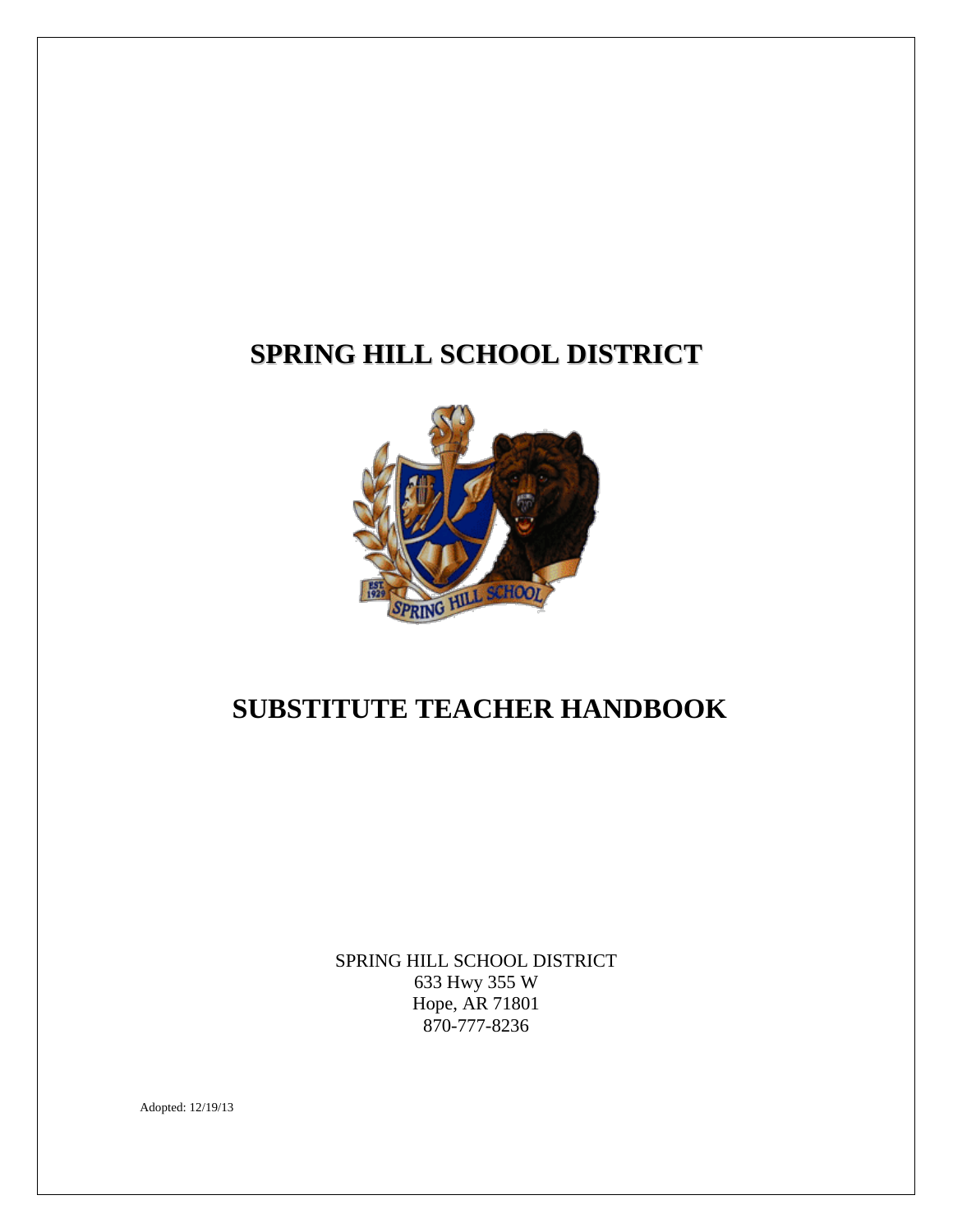

### **INTRODUCTION**

Welcome to the *Spring Hill School District.* We feel very fortunate to have you join our team as a substitute teacher. Substitutes play an integral part in our effort to provide the best education possible for our students.

The information contained in this booklet is intended to assist you as you begin your duties. It will describe some policies and procedures established by the District. We want your experience here to be positive and successful. We hope that the information provided will help make your job easier as a substitute teacher. You are a valuable part of the educational progress of the *Spring Hill School District*.

\*\*\*\*\*\*\*\*\*\*\*\*\*\*\*\*\*\*\*\*\*\*\*\*\*\*\*\*\*\*\*\*\*\*\*\*\*\*\*\*\*\*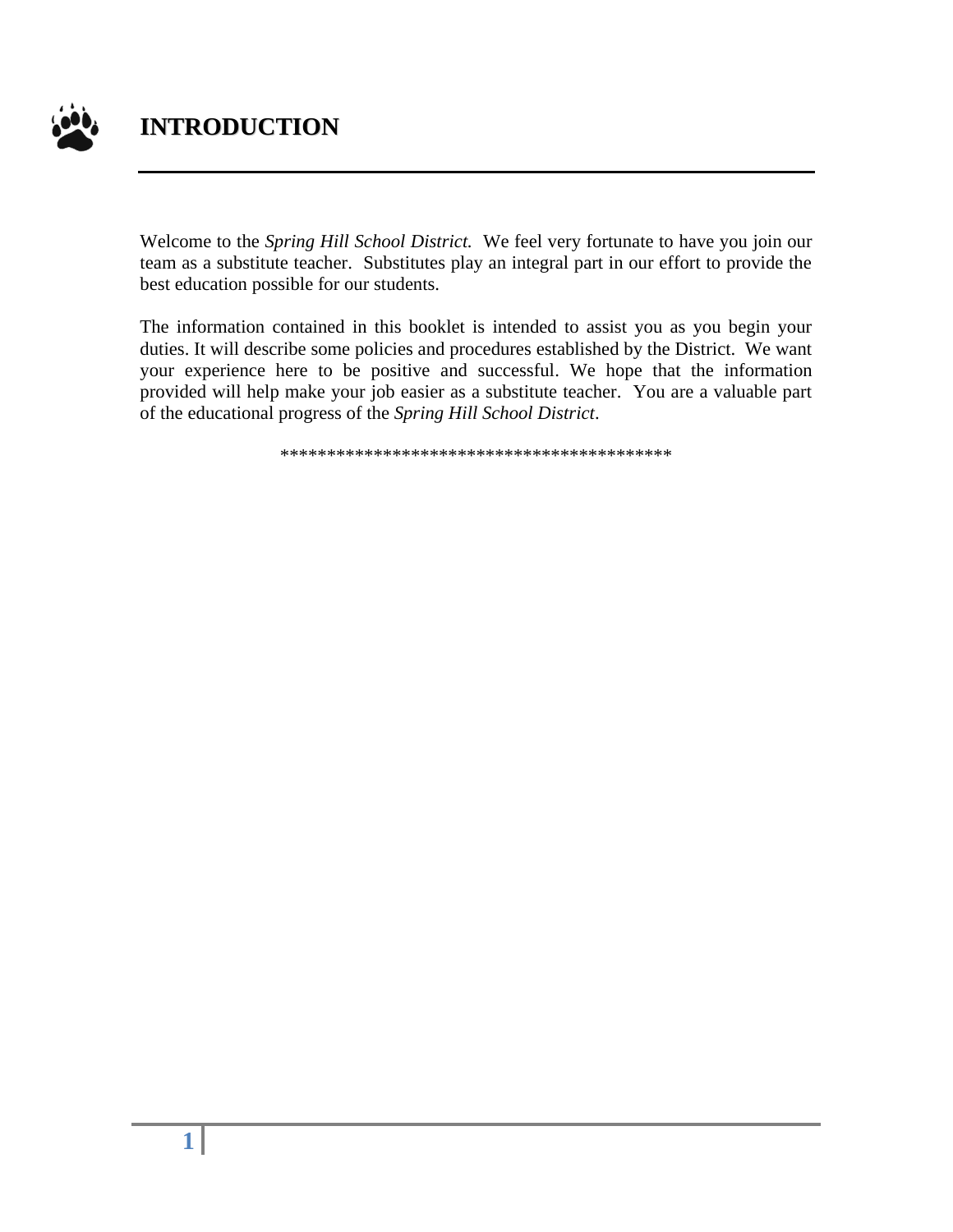

# **TABLE OF CONTENTS**

|                                                | Page |
|------------------------------------------------|------|
|                                                | 3    |
|                                                | 4    |
| <b>Employment Policiesand Procedures</b>       |      |
|                                                | 5    |
|                                                | 5    |
|                                                | 5    |
|                                                | 5    |
|                                                | 5    |
|                                                | 5    |
|                                                | 6    |
|                                                | 6    |
|                                                | 6    |
|                                                | 7    |
|                                                | 7    |
|                                                | 7    |
|                                                | 8    |
| Work Schedule and Salary Policies              | 9    |
|                                                | 9    |
|                                                | 9    |
| <b>Employee Internet Acceptable Use Policy</b> | 10   |
|                                                | 12   |
|                                                |      |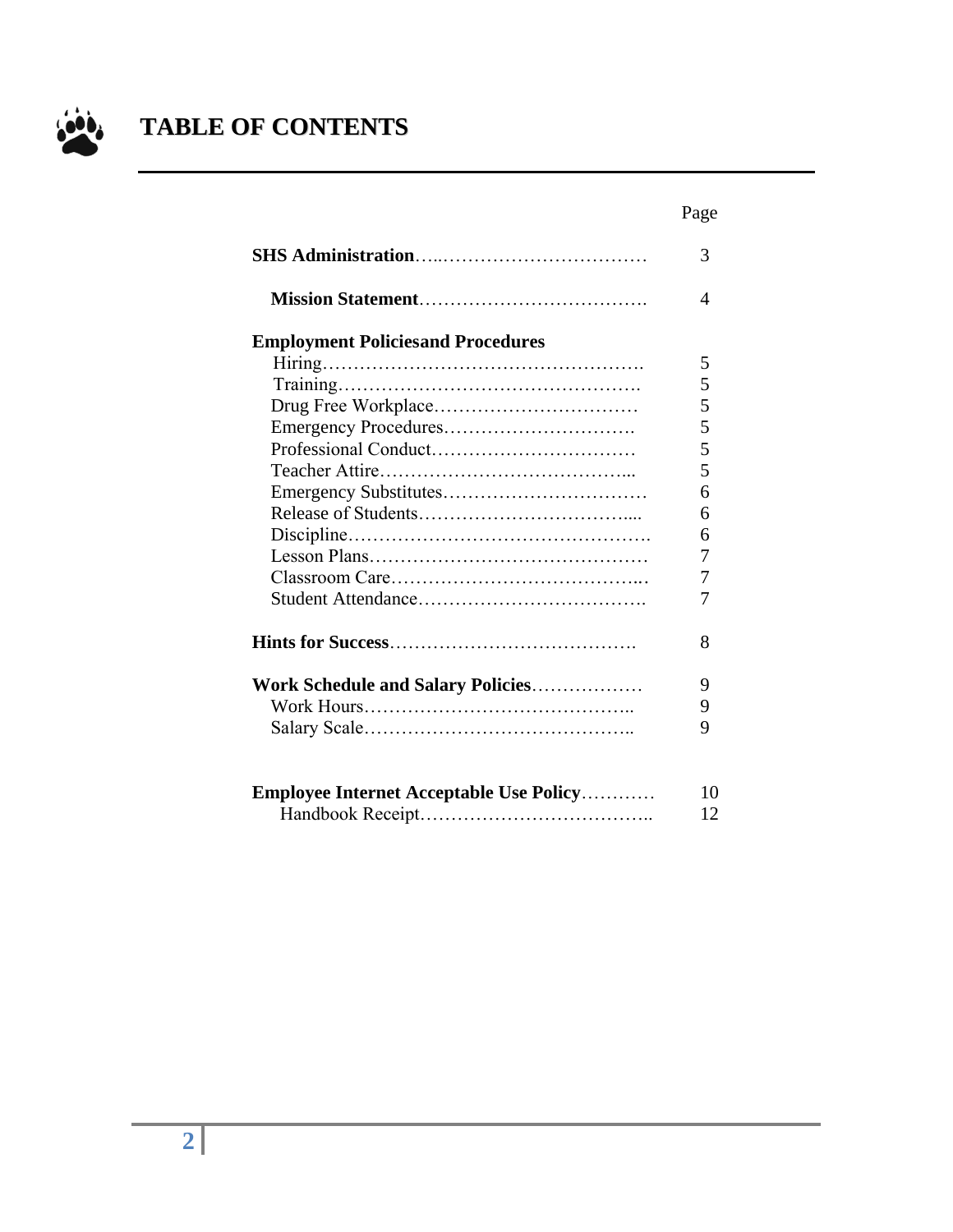

Superintendent-Mrs. Angie Raney Administrative Assistant/Accounts Payable-Mrs. Tanya Dougan District Treasurer-Mrs. Kay Miles 870-777-8236

> High School Principal-Mr. Steve Britton Secretary-Mrs. Renay May 870-722-7430

Elementary School Principal-Mrs. Audrey Chandler Secretary-Mrs. Tina Huckabee 870-722-7420

> Food Service-Mrs. Julie Allison 870-722-7434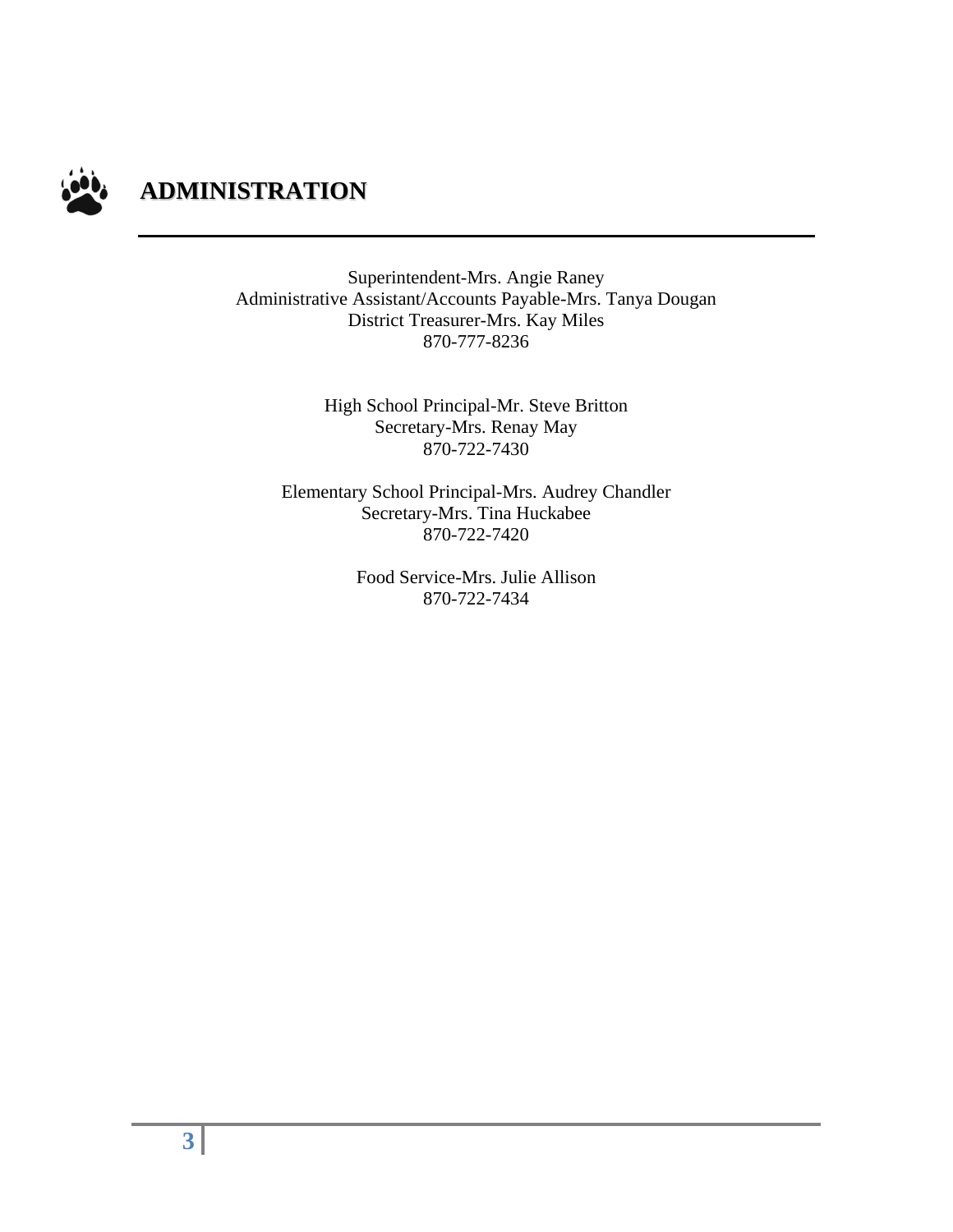

**Spring Hill School District**





To develop productive, independent individuals through a positive and safe environment by promoting high expectations, equity, and sound citizenship in order to build the bridge between school and lifelong success.

# **Mission**

**B**elieve **A**ttitude **E**ncourage **R**espect **S**ucceed

## **Core Beliefs:**

- 1. Faith and character sets us apart.
- 2. We want to be here!
- 3. All are valued.
- 4. Parent/Community involvement is essential.
- 5. Learn to your potential!
- 6. Effective communication is key.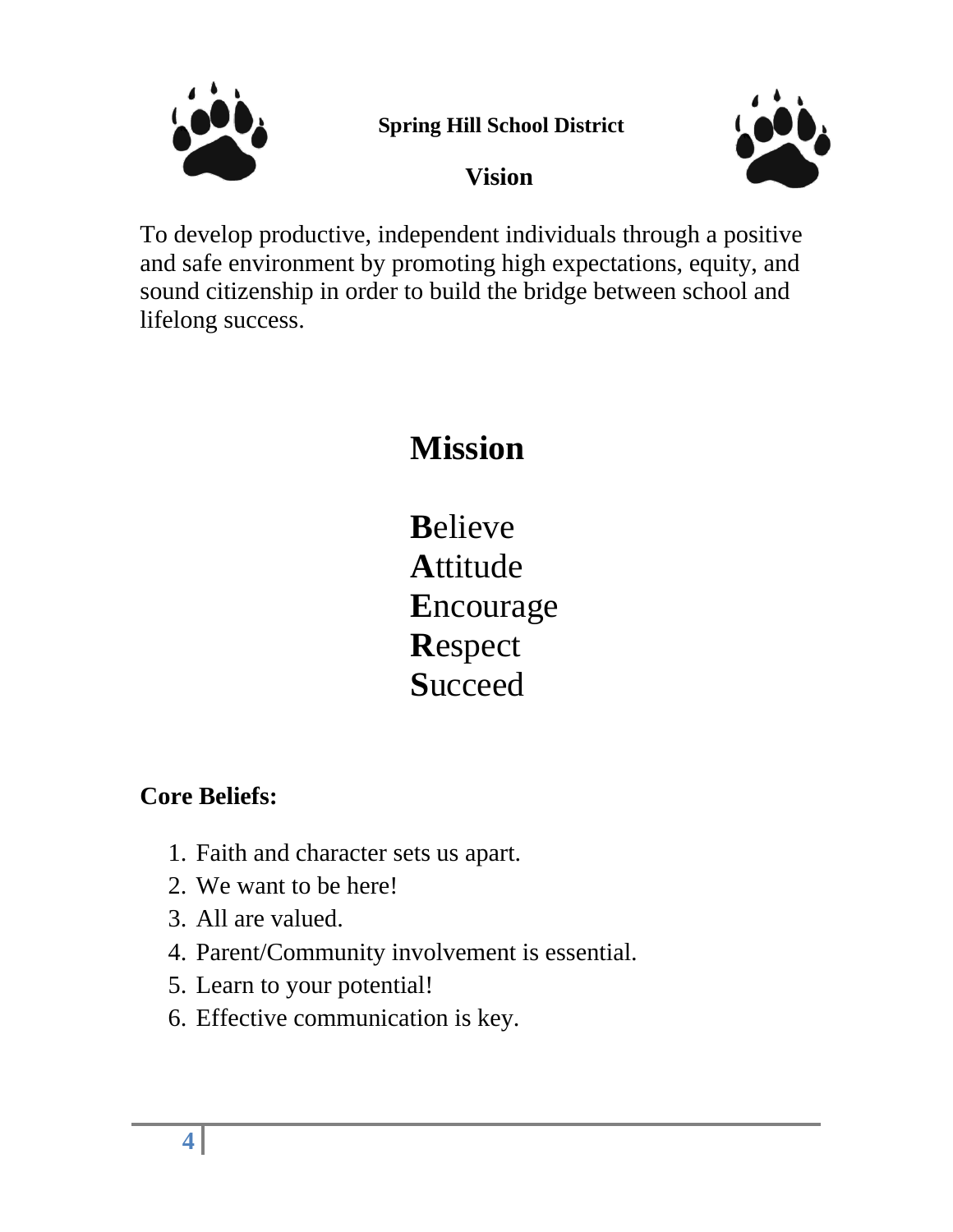

#### **Hiring**

In order to be hired to substitute, all necessary paperwork and fees must be turned in and approved in the superintendent's office. After working for the district thirty days, substitutes will be reimbursed \$56.50 for background checks and fingerprinting. *This amount subject to change as fees change.*

#### **Training**

New substitutes to the district must attend a mandatory one hour training prior to being placed in the classroom. Training will be coordinated by the district.

#### **Drug Free Workplace**

Spring Hill School District believes that employee use of alcohol and illicit drugs is both wrong and harmful. Consequently, the District has established a code of employee conduct that prohibits the use, possession and distribution of alcohol and illicit drugs by employees on school premises or as part of any school activity regardless of the location. Compliance with this code of conduct is mandatory.

#### **Emergency Procedures**

Each school has emergency procedures that can be implemented on short notice to ensure optimum safety for students and school personnel. Principals conduct fire, tornado and other emergency drills designed to assure the orderly movement of students and personnel to the safe areas. Emergency procedures for each campus are posted. Be familiar with these procedures.

#### **Professional Conduct**

Substitutes should endeavor to maintain the dignity of the teaching profession by demonstrating personal integrity and exemplifying honesty. Each student should be dealt with in a considerate and just manner. The substitute teachers must *never* reveal confidential information concerning students unless disclosure is required by law.

#### **Teacher Attire**

Substitutes should be suitably dressed in a fashion that reflects the dignity of the teaching profession. Substitutes are expected to follow the same dress code as certified teachers. No jeans with holes, shorts, tank tops or spaghetti strapped shirts are permitted.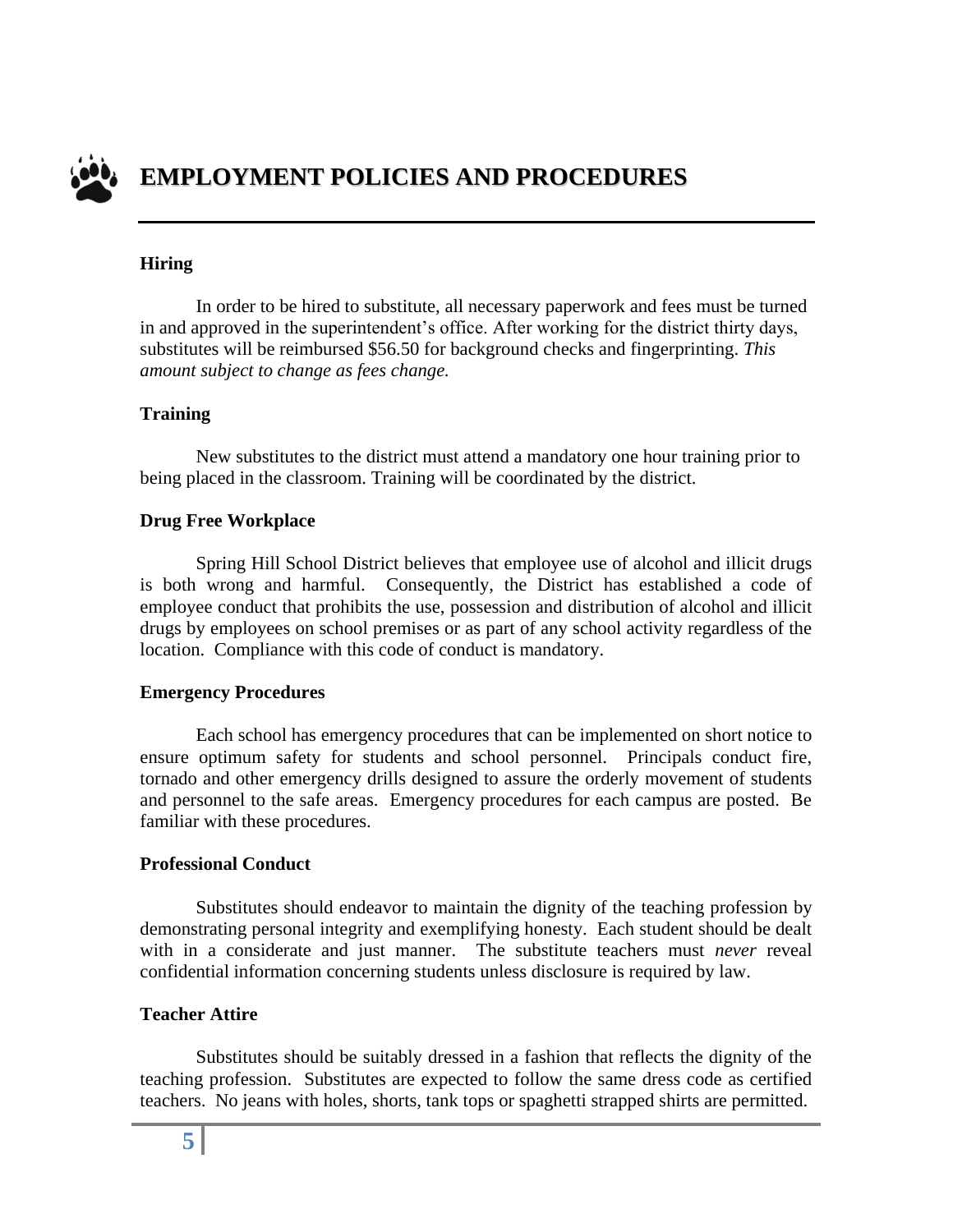

#### **Emergency Substitutes**

Certain instances will warrant the need to contact a substitute on the day they are needed.

#### **Release of Students**

Any person, other than a school employee, who comes to the classroom requesting that a student be released from school, **must** be directed to the principal's office.

In any event, students are not to be released from the classroom without official notice from the principal.

#### **Discipline**

The substitute is expected to maintain discipline in the classroom. Steps must be taken to protect the students and the educational climate of the school. If you are quiet in manner, firm and fair, friendly and professional, you will find that your classes will readily adapt to your standards for classroom conduct.

Begin your class on time.

Be friendly, but there is a vital difference between friendliness and familiarity.

When you feel there may be a need for support, don't hesitate to notify the principal's office.

Supervision of halls and corridors is a responsibility of all teachers, especially between classes when pupils are moving from one location to another.

Become acquainted with the Employee and Student handbooks and with all school policies as soon as possible. Familiarize yourself with all school procedures and regulations. Policies set forth by the school board and student handbook are available in the principal's office and online at http://springhill.k12.ar.us.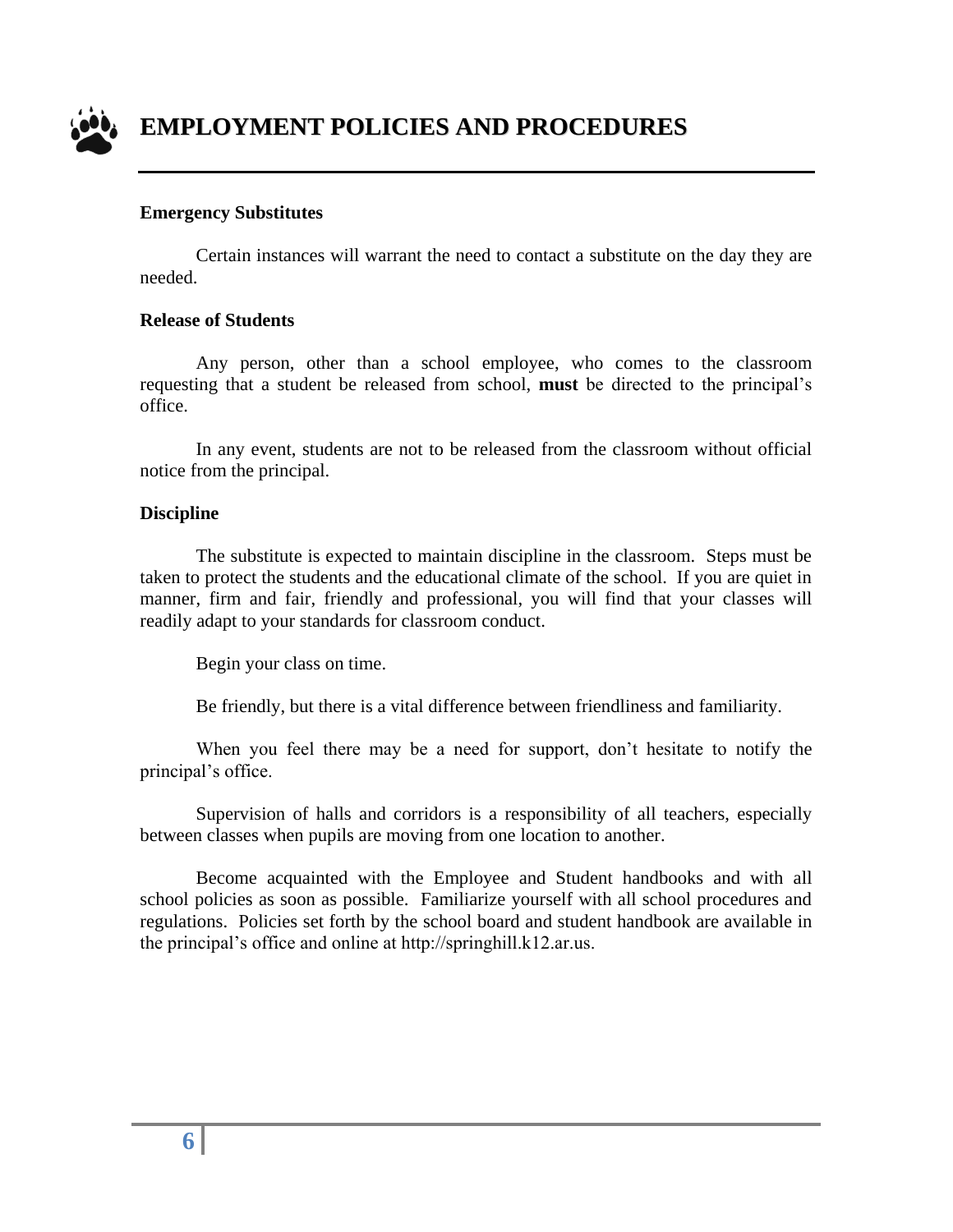

#### **Lesson Plans**

It is the responsibility of the regular classroom teacher to leave detailed lesson plans for the substitute, and it is the responsibility of the substitute teacher to follow those plans as closely as possible. Substitute teachers should not deviate from lesson plans unless all plans that were left has been completed.

Leave a brief summary of the work completed, or not completed, as well as any other information that would be helpful to the regular teacher.

Avoid changing the seating arrangements or any other facet of the room organization except for temporary grouping of pupils for instruction or committee work.

#### **Classroom Care**

Each teacher should assume the responsibility of maintaining a neat, clean and attractive classroom. Maintenance employees will do the major portion of the housekeeping. However, it requires very little time at the end of day to leave the classroom neat.

If you need additional classroom supplies, please notify the school secretary.

#### **Student Attendance**

#### If a child is absent **please make sure to mark it on the attendance sheet.**

Students are to remain in the classroom except in cases of emergencies. Bathroom and water fountain visits should be completed between classes or during scheduled times. Students are not allowed to go to the principal's office to ask questions and such. If a student needs information, please use the intercom to contact the office to find out necessary information. High school students may come to the office between classes to seek information if needed.

Tardy students must obtain an admit form in the principal's office.

#### **Cell Phones**

Employees are not to be on cell phones when students are in class. Cell phones should only be used during your conference period or lunch time.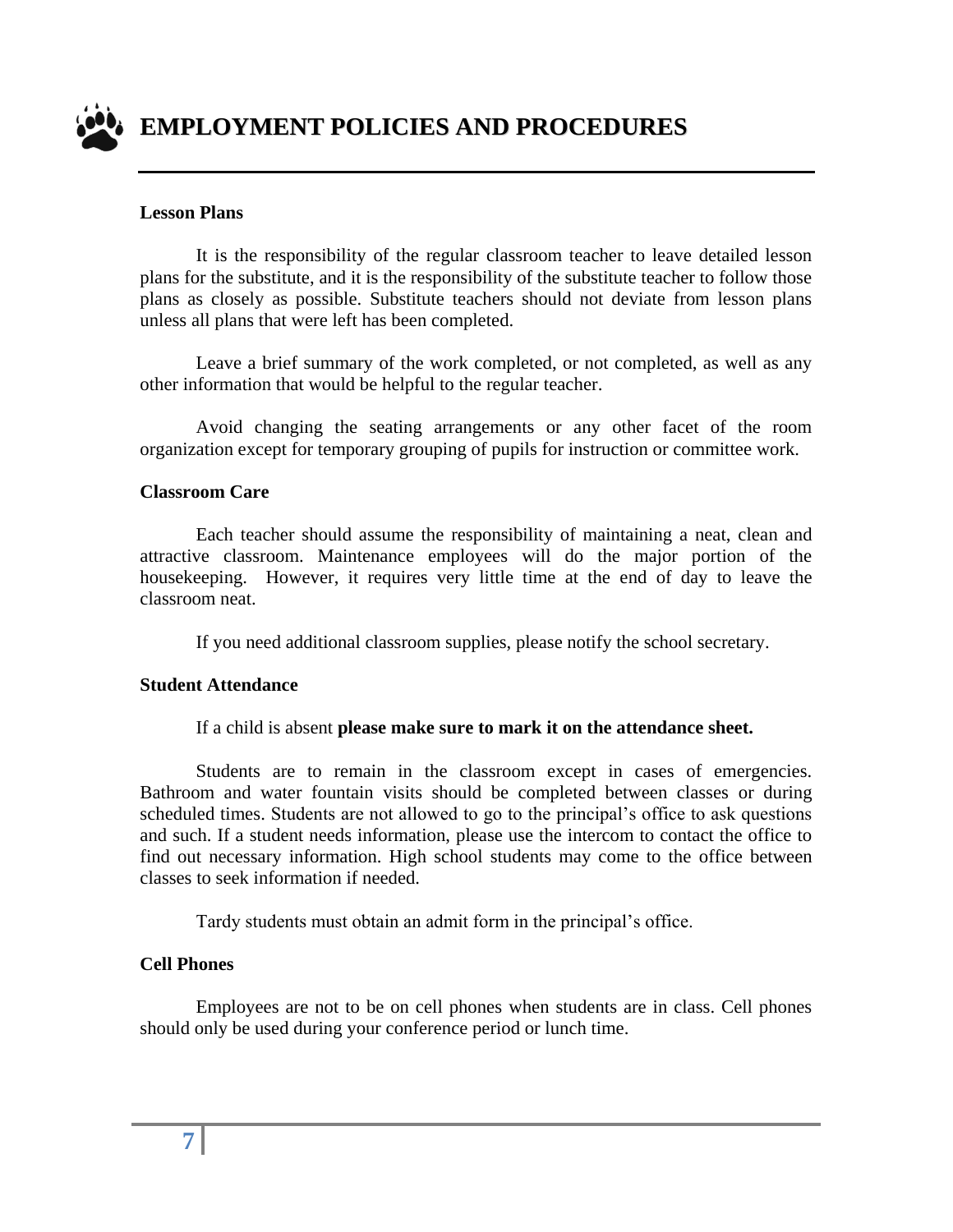

## **HINTS FOR SUCCESS**

- 1. Be on time and remain on duty for the entire day.
- 2. Follow, as closely as possible, the lesson plans arranged by the regular teacher.
- 3. Be involved as the students work on assignments. Do not sit behind the desk and expect work to be done. Watch over and assist students. Keep them on task.
- 4. **Do not alter lesson plans** or change classroom procedures.
- 5. Attend faculty meetings while on long-term assignments. (Check with principal of when a faculty meeting is scheduled).
- 6. Assume all duties of the regular teacher.
- 7. Understand that regulations concerning discipline apply to substitute teachers as well as regular teachers.
- 8. When accepting an assignment, a substitute may not ask for early dismissal.
- 9. Ask for information from other teachers or the campus principal in the building where you are assigned.
- 10. Observe the regulations concerning excusing students from school.
- 11. Be familiar with the District's policies.
- 12. Leave the classroom in the same order as you observe it upon arrival.
- 13. **Never leave students unattended** or in the care of other students.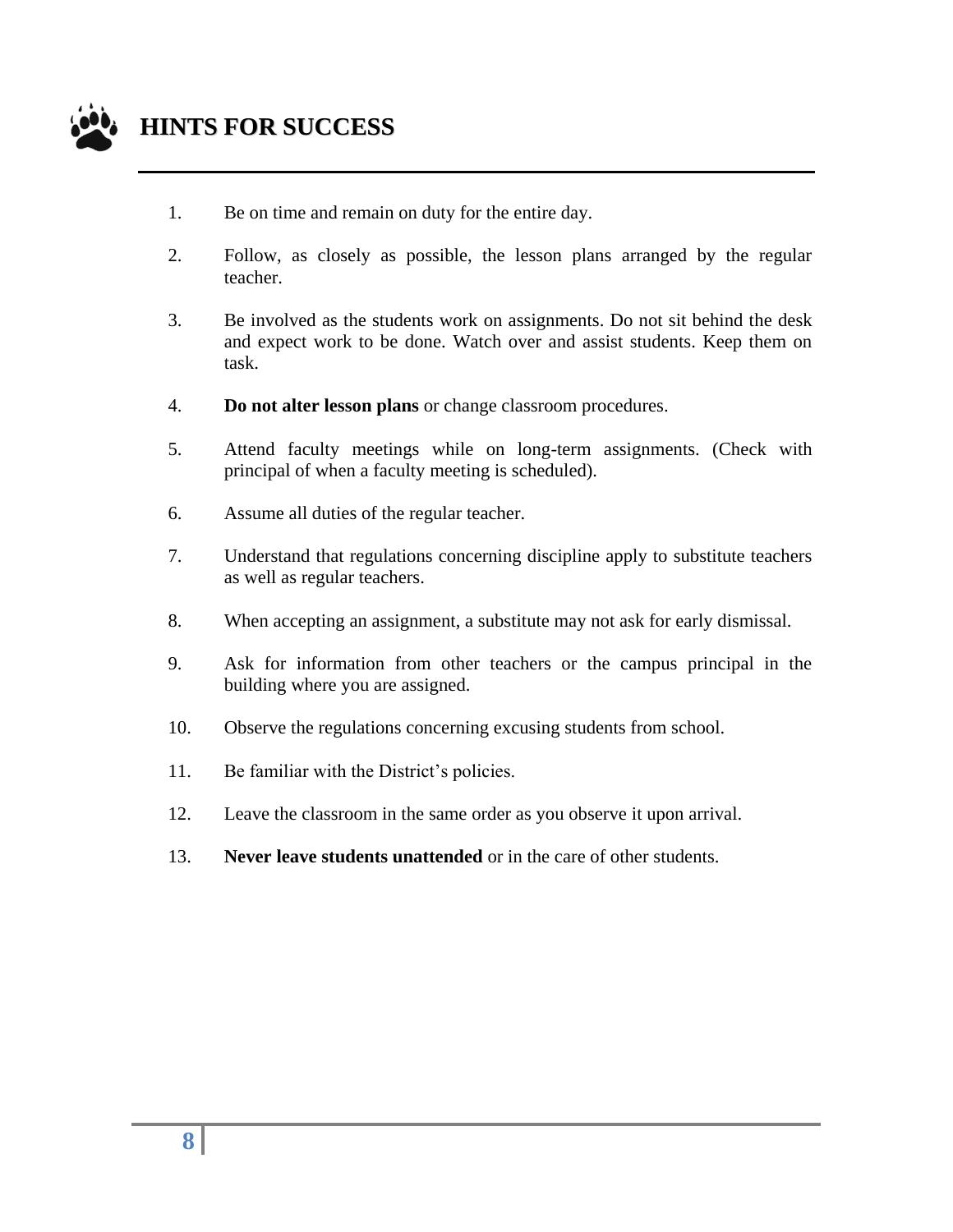

#### **Work Hours**

Substitutes are required to work the same hours as regular teachers and to follow the normal schedule. Currently, the work day is 7:45 a.m. to 3:15 p.m.

Substitutes must report immediately to the Principal's office upon entering the building to complete arrival procedures. Inquire about special activities that may be scheduled for the day and about any special duties assigned to the regular classroom teacher.

If the substitute is teaching for an extended time, he/she should attend all scheduled meetings. In case of doubt, make inquiry of the campus principal.

Get acquainted with the neighboring classroom teachers. They can help you to comply with standard operating procedures.

#### **Salary Scale**

Teacher substitute: Degreed person \$ 56.00 day Non-degreed \$51.00 day

 For additional information regarding Substitute Teaching within the Spring Hill School District, please contact the personnel office at (870)-777-8236.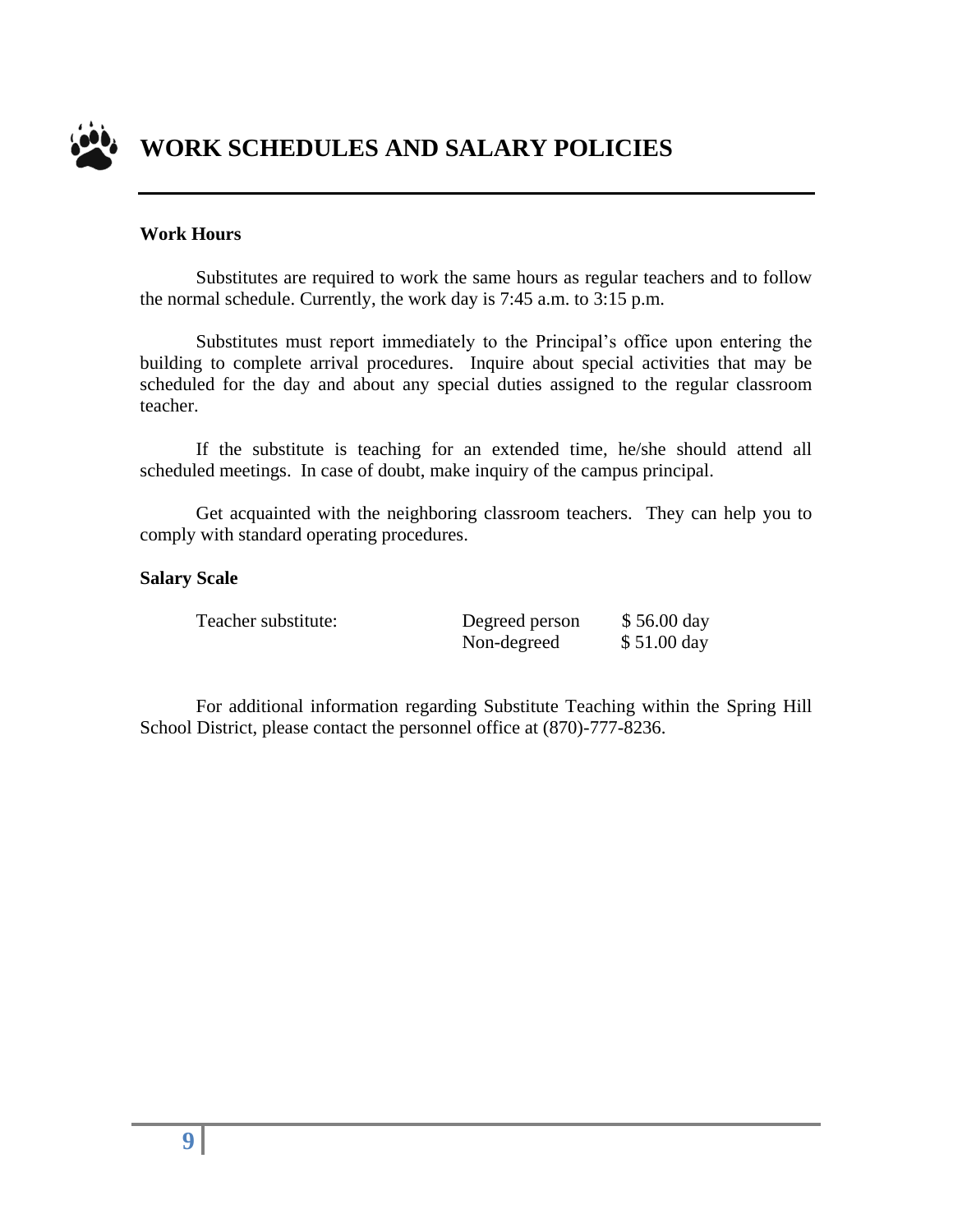#### **EMPLOYEE INTERNET USE AGREEMENT**

| Name (Please Print) |  |
|---------------------|--|
|                     |  |

School\_\_\_\_\_\_\_\_\_\_\_\_\_\_\_\_\_\_\_\_\_\_\_\_\_\_\_\_\_\_\_\_\_\_\_\_\_\_\_\_\_\_\_\_\_\_\_\_\_\_\_\_\_\_\_\_\_\_\_\_Date\_\_\_\_\_\_\_\_\_\_\_\_

The Spring Hill School District agrees to allow the employee identified above ("Employee") to use the district's technology to access the Internet under the following terms and conditions:

1. Conditional Privilege: The Employee's use of the district's access to the Internet is a privilege conditioned on the Employee's abiding by this agreement.

2. Acceptable Use: The Employee agrees that in using the District's Internet access he/she will obey all federal and state laws and regulations. Internet access is provided as an aid to employees to enable them to better perform their job responsibilities. Under no circumstances shall an Employee's use of the District's Internet access interfere with, or detract from, the performance of his/her job-related duties.

3. Penalties for Improper Use: If the Employee violates this agreement and misuses the Internet, the Employee shall be subject to disciplinary action up and including termination.

4. "Misuse of the District's access to the Internet" includes, but is not limited to, the following:

- a. using the Internet for any activities deemed lewd, obscene, vulgar, or pornographic as defined by prevailing community standards;
- b. using abusive or profane language in private messages on the system; or using the system to harass, insult, or verbally attack others;
- c. posting anonymous messages on the system;
- d. using encryption software;
- e. wasteful use of limited resources provided by the school including paper;
- f. causing congestion of the network through lengthy downloads of files;
- g. vandalizing data of another user;
- h. obtaining or sending information which could be used to make destructive devices such as guns, weapons, bombs, explosives, or fireworks;
- i. gaining or attempting to gain unauthorized access to resources or files;
- j. identifying oneself with another person's name or password or using an account or password of another user without proper authorization;
- k. using the network for financial or commercial gain without district permission;
- l. theft or vandalism of data, equipment, or intellectual property;
- m. invading the privacy of individuals;
- n. using the Internet for any illegal activity, including computer hacking and copyright or intellectual property law violations;
- o. introducing a virus to, or otherwise improperly tampering with, the system;
- p. degrading or disrupting equipment or system performance;
- q. creating a web page or associating a web page with the school or school district without proper authorization;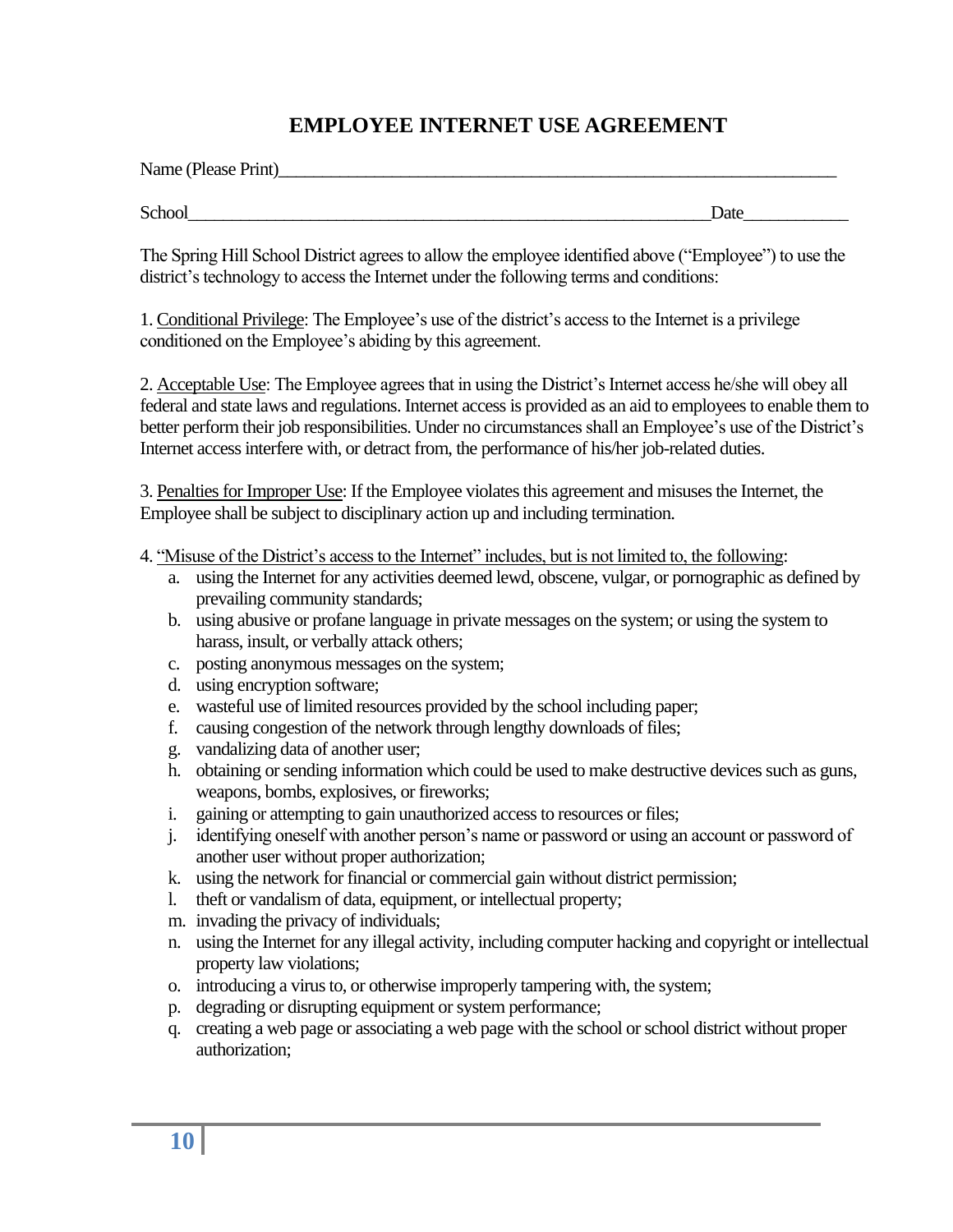- r. attempting to gain access or gaining access to student records, grades, or files of students not under their jurisdiction;
- s. providing access to the District's Internet Access to unauthorized individuals; or
- t. taking part in any activity related to Internet use which creates a clear and present danger of the substantial disruption of the orderly operation of the district or any of its schools;
- u. making unauthorized copies of computer software;
- v. personal use of computers during instructional time; or
- w. Installing software on district computers without prior approval of technology director or his/her designee.

5. Liability for debts: Staff shall be liable for any and all costs (debts) incurred through their use of the District's computers or the Internet including penalties for copyright violations.

6. No Expectation of Privacy: The Employee signing below agrees that in using the Internet through the District's access, he/she waives any right to privacy the Employee may have for such use. The Employee agrees that the district may monitor the Employee's use of the District's Internet Access and may also examine all system activities the Employee participates in, including but not limited to e-mail, voice, and video transmissions, to ensure proper use of the system.

7. Signature: The Employee, who has signed below, has read this agreement and agrees to be bound by its terms and conditions.

| Employee's Signature: | Date |  |
|-----------------------|------|--|
|                       |      |  |
|                       |      |  |

Date Adopted: June 30, 2003 Last Revised: